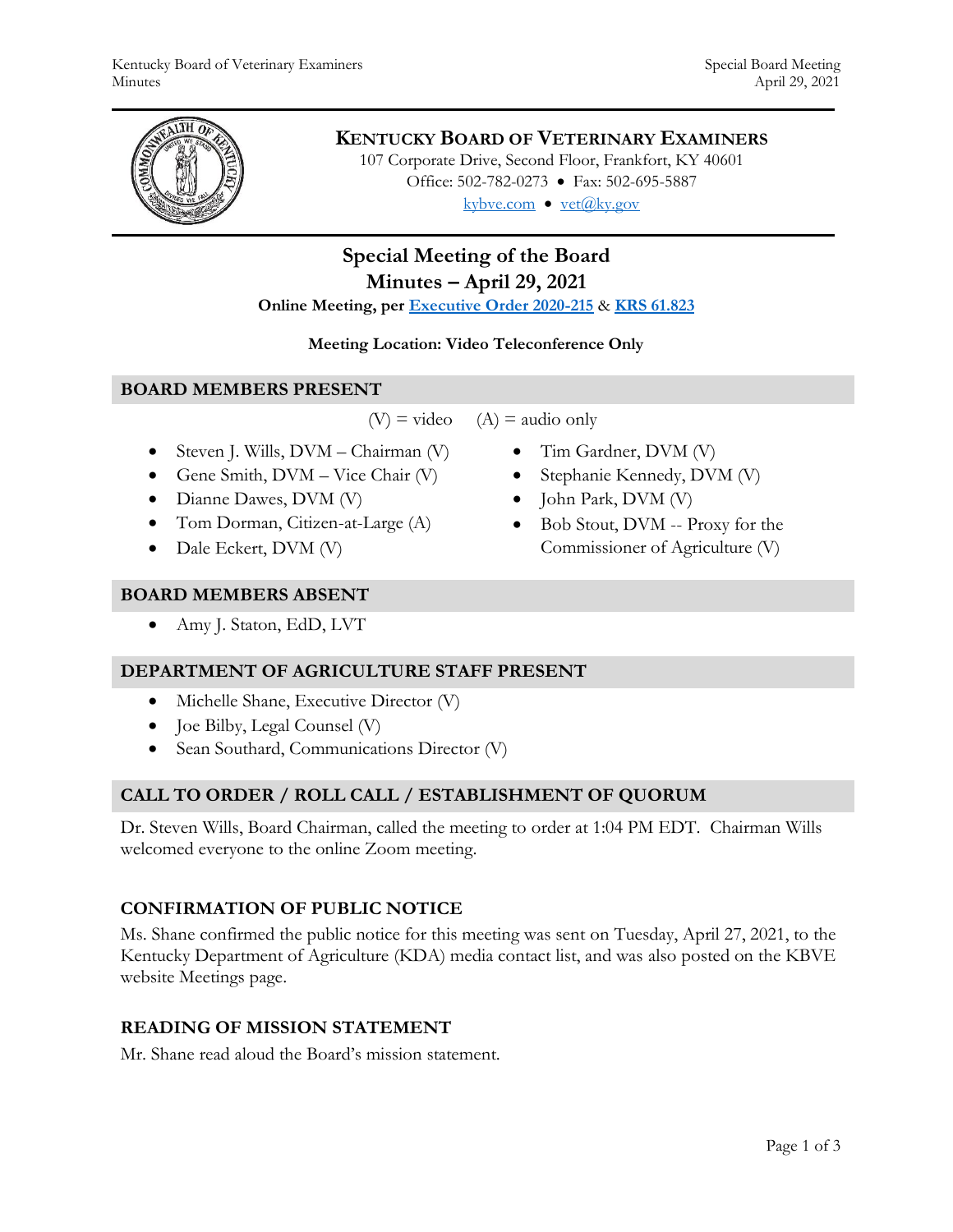#### **NEW BOARD MEMBER(S)**

Members of the Board and guests completed a round of introductions.

#### **Oath of Office**

Mr. Bilby swore new Board Member Mr. Tom Dorman into office.

Ms. Michelle Shane read the roll call. Per  $KRS$  321.240(2), a quorum of the Board was achieved.

#### **CONSENT AGENDA**

- Board Meeting Minutes from March 25, 2021
- Approval of Board Per Diem

**A MOTION** was made by Dr. Tim Gardner to approve the consent agenda. The motion, seconded by Dr. John Park, passed unanimously by show of hands.

#### **BUSINESS AGENDA**

**Training Approval**

**A MOTION** was made by Dr. Gene Smith to approve attendance and payment for CLEAR Virtual Executive Leadership Program for Regulators training for the Board executive director. The motion, seconded by Dr. Dale Eckert, passed unanimously by show of hands.

**Kentucky Board of Pharmacy (KYBOP)**

A number of questions have been coming into the Board's Office about rules related to veterinary prescriptions, controlled substances, and compounding. Following discussion, KBVE Members feel it will be necessary to reach out to KYBOP to initiate a working group to better understand the rules for veterinarians related to these issues.

#### **PRACTICE ACT MODERNIZATION EFFORT**

Mr. Joe Bilby provided an introduction to the Practice Act Modernization effort.

Addressed at March meeting:

 [KRS 321.230](https://apps.legislature.ky.gov/law/statutes/statute.aspx?id=45329) - Board of Veterinary Examiners -- Membership -- Qualifications - Appointment -- Terms -- Vacancies – Compensation

Members of the Board discussed proposed edits to the Veterinary Medicine Practice Act. Addressed at this meeting:

• [KRS 321.235](https://apps.legislature.ky.gov/law/statutes/statute.aspx?id=45330) - Powers and duties of board -- Personal immunity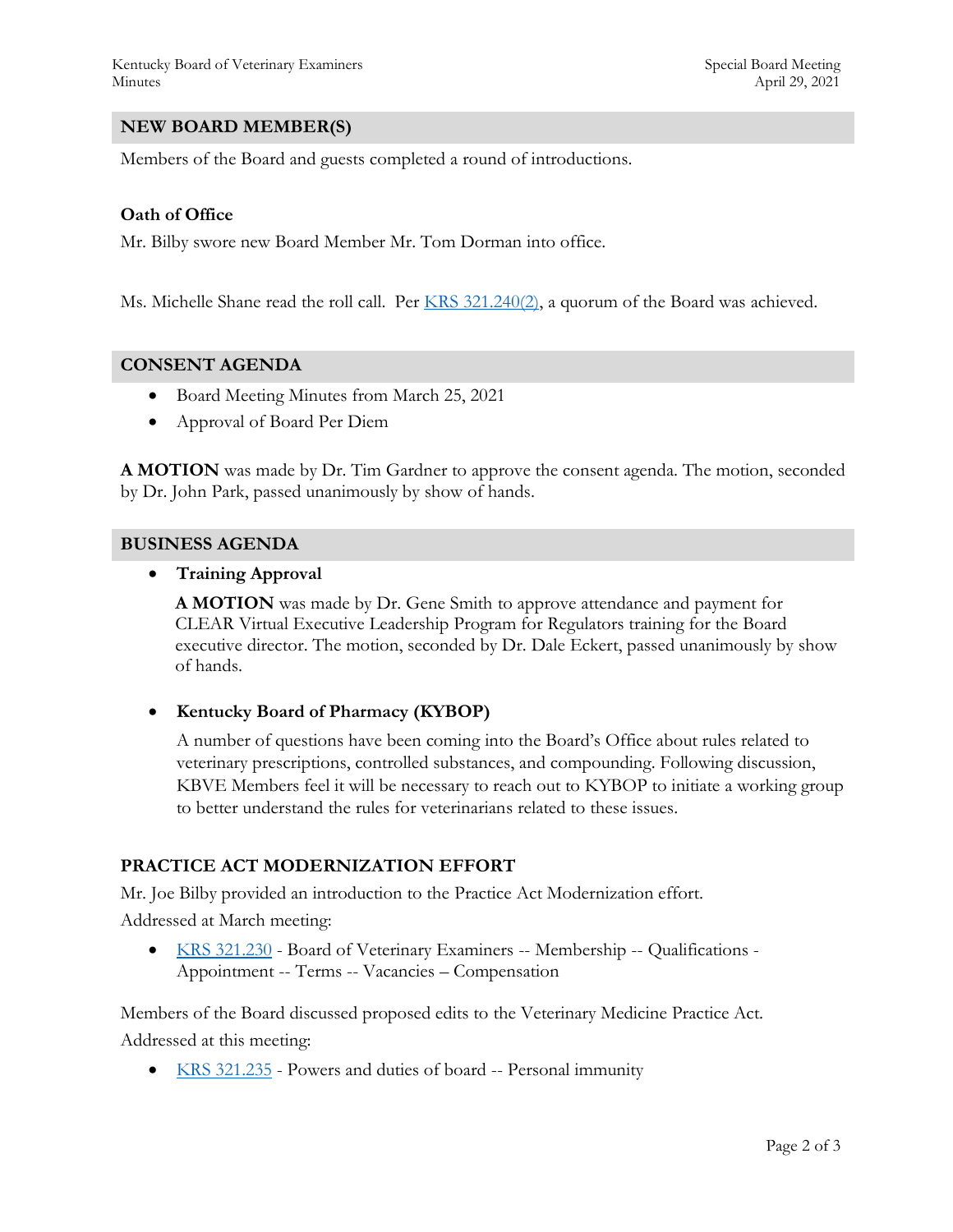- [KRS 321.240](https://apps.legislature.ky.gov/law/statutes/statute.aspx?id=45333) Board officers -- Meetings -- Notice of examinations -- Seal --Administrative regulations
- [KRS 321.320](https://apps.legislature.ky.gov/law/statutes/statute.aspx?id=31399) Revolving fund for administration
- KRS NEW Severability
- [KRS 321.175](https://apps.legislature.ky.gov/law/statutes/statute.aspx?id=45320) Purpose of chapter
- [KRS 321.181](https://apps.legislature.ky.gov/law/statutes/statute.aspx?id=45321) Definitions for chapter

Tabled to next meeting:

- Remainder of [KRS 321.181](https://apps.legislature.ky.gov/law/statutes/statute.aspx?id=45321) Definitions for chapter, starting with "Practice of Veterinary Medicine"
- [KRS 321.190](https://apps.legislature.ky.gov/law/statutes/statute.aspx?id=45323) License required to practice veterinary medicine
- [KRS 321.193](https://apps.legislature.ky.gov/law/statutes/statute.aspx?id=45324) Veterinarian's license -- Requirements
- [KRS 321.200](https://apps.legislature.ky.gov/law/statutes/statute.aspx?id=45325) Exemptions from application of chapter
- [KRS 321.201](https://apps.legislature.ky.gov/law/statutes/statute.aspx?id=45326) Special permits -- Duration
- KRS NEW Temporary Permits; Qualifications for a Temporary Permit -- Emergency Practice
- [KRS 321.221](https://apps.legislature.ky.gov/law/statutes/statute.aspx?id=31387) Licensure by endorsement for veterinarians licensed in other jurisdictions
- [KRS 321.211](https://apps.legislature.ky.gov/law/statutes/statute.aspx?id=45328) Renewal of [veterinarian] license -- Fees -- Expiration and termination of license -- Reinstatement -- Continuing education – Retired or inactive licensure status

#### **NEXT MEETING**

**May 27, 2021 Online Zoom Meeting**

#### **ADJOURNMENT**

Chairman Wills adjourned the meeting at 3:11 pm.

These Meeting Minutes were approved by the Board on May 27, 2021.

 $= 20.44$ 

Steven J. Wills, DVM, Chairman of the Board

PRESIDING OFFICER: Steven J. Wills, DVM, Board Chairman Minutes Recorded by: Michelle M. Shane, Executive Director Minutes Reviewed by: Joe a. Bilby. Legal Counsel